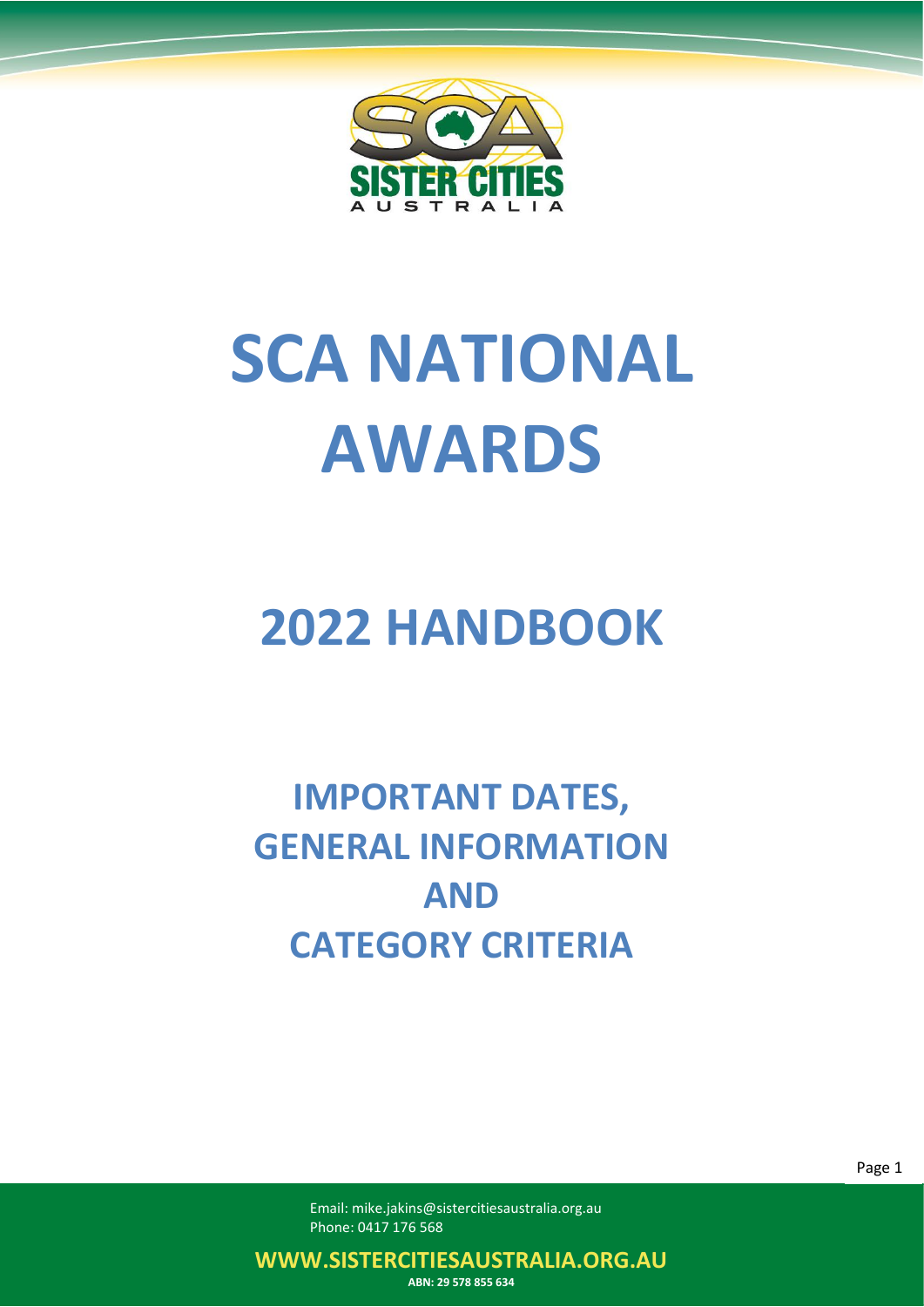

**Important Dates**

#### **CLOSING DATE FOR ENTRIES: FRIDAY 15 JULY 2022**

This is the date by which submissions must reach the Judges.

- **Email all completed entry forms, and any other relevant files used as supporting evidence,** to: Mr Mike Jakins, Chief Judge - SCA National Awards (mike.jakins@sistercitiesaustralia.org.au)
- **• Each entry will need to be accompanied by a one page summary of each project.**

The judging panel will consist of:

- Chief Judge Mr Mike Jakins from Rockingham, WA
- Judge Mrs Julie Jewell from Mildura, Victoria
- Judge Mr Peter Filmer from Blacktown, NSW

There will be no extension to the entry deadline. Therefore any forms received by the Chief Judge after the closing date will not be considered by the judges in this year's awards.

The Chief Judge will forward a copy of the received entries to the other members of the judging panel.

#### **2022 SCA NATIONAL FORUM/CONFERENCE – T.B.A.**

Each year an important feature of the Annual Forum/Conference is the National Awards Program. These awards aim to encourage and reward excellence and innovation in sister city activities to develop a permanent information resource for members and to provide a forum for information exchange.

The National Awards Program comprises the following members of the National Executive of SCA Inc.

**Co-ordinator**, Mrs. Christina Despoteris; **email**: christina.despoteris@sistercitiesaustralia.org.au; **mobile**: 0426 682 682

**Chief Judge**, Mr Mike Jakins; **email**: mike.jakins@sistercitiesaustralia.org.au; **mobile**: 0417 176 568

Entry in the National Awards is easy - there are set criteria for each category and any entry, no matter how small or simple, is encouraged and welcomed. The independent Judges' decisions are not made on how much money has been spent or how sophisticated the project has been, but are based on how well each entry meets the criteria as outlined for each category in this handbook. Entrants are required to follow the criteria set out for the various categories in the order in which they appear using the relevant SCA Category Entry Form for each category you are submitting an entry for.

Copies of all of the Category Entry Forms are available from the Members section of the SCA website (www.sistercitiesaustralia.org.au), please select and download those you wish to use. Guidelines on using the Forms are included on each one, however should you have any issues or questions please contact Mike. The forms are designed for use with MS Word in 'Edit Document' mode and are protected to only allow entering data to support each entry in the specified areas on the form.

> Email: mike.jakins@sistercitiesaustralia.org.au Phone: 0417 176 568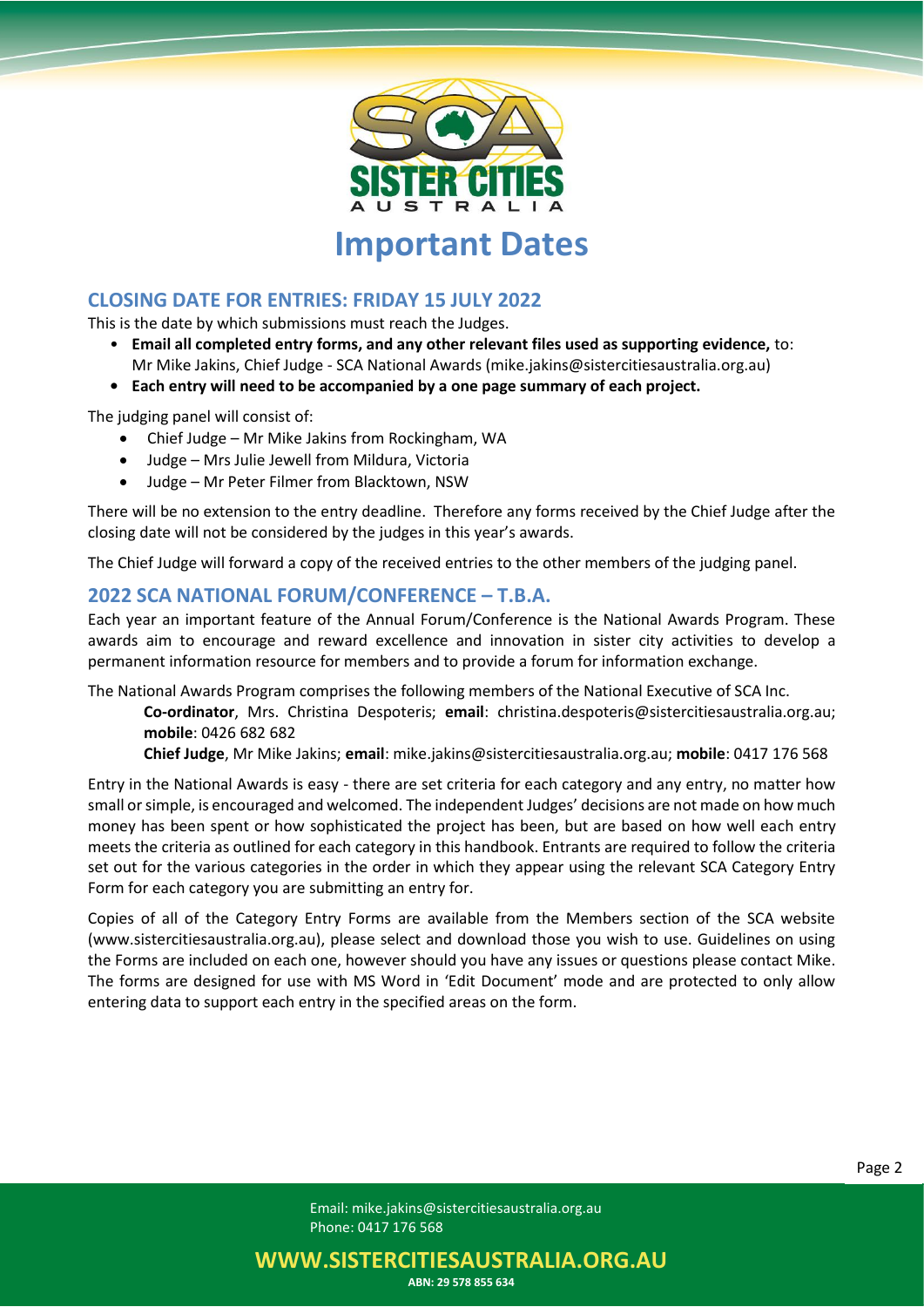

### **General Information – Conditions of Entry**

#### **ELIGIBILITY PERIODS FOR 2019-22:**

#### **FOR CATEGORIES 1 TO 5 1 OCTOBER 2020 TO 31 MARCH 2022 FOR NEW: CATEGORY 6 1 APRIL 2019 TO 30 SEPTEMBER 2020**

**NOTE**: Category 6 is a special category for this year's Awards ONLY, and is designed to reflect innovation used during the start of the COVID crisis to maintain Sister City relationships.

#### **Projects within these time-periods only are eligible for entry into the 2022 National Awards**

- All Committees and Associations wishing to enter **must** be financial members of SCA on 31 March 2022.
- Members may enter more than one project in each category.
- Demonstrable change/development **must** be shown if entering a previously entered project.
- A project may be entered in multiple categories.
- The judges have the discretion to transfer entries within categories if they believe it is more suited to the nature of the entry.
- All entries must be submitted on the SCA approved electronic Category Entry Forms and sent to the Chief Judge by the closing date. Guidelines for using the Entry Forms are included on each form, please read carefully before completing your entries.

The following items will be forwarded by the Chief Judge to the Co-ordinator of the SCA National Awards by no later than **Friday 29 July 2022**.

- **One USB Thumb Drive** containing full details of **all** entries submitted. This will be retained by SCA Inc. as an historical record and on request be made available to members as resource material.
- A copy of the one (1) page Summary for each project.

#### **The Judges decisions shall be final no correspondence shall be entered into.**

All entrants in the Awards are encouraged to have a Static Display at the Annual SCA National Forum/Conference venue in order to promote their project(s). Availability of displays will be confirmed once venue location and ability to host displays is confirmed.

Each entrant mounting a display is provided with a display board that is approximately 2m wide x 2m high.

Only material **supporting an entry** in the National Awards is permitted to be placed in the static display. (e.g. photographs, photocopies, maps etc.)

The assembly and disassembly of all static display material is the sole responsibility of the exhibiting member.

All entries remain the property of Sister Cities Australia and may be used on the website, in the quarterly newsletter, and/or for publicity purposes.

**WWW.SISTERCITIESAUSTRALIA.ORG.AU ABN: 29 578 855 634**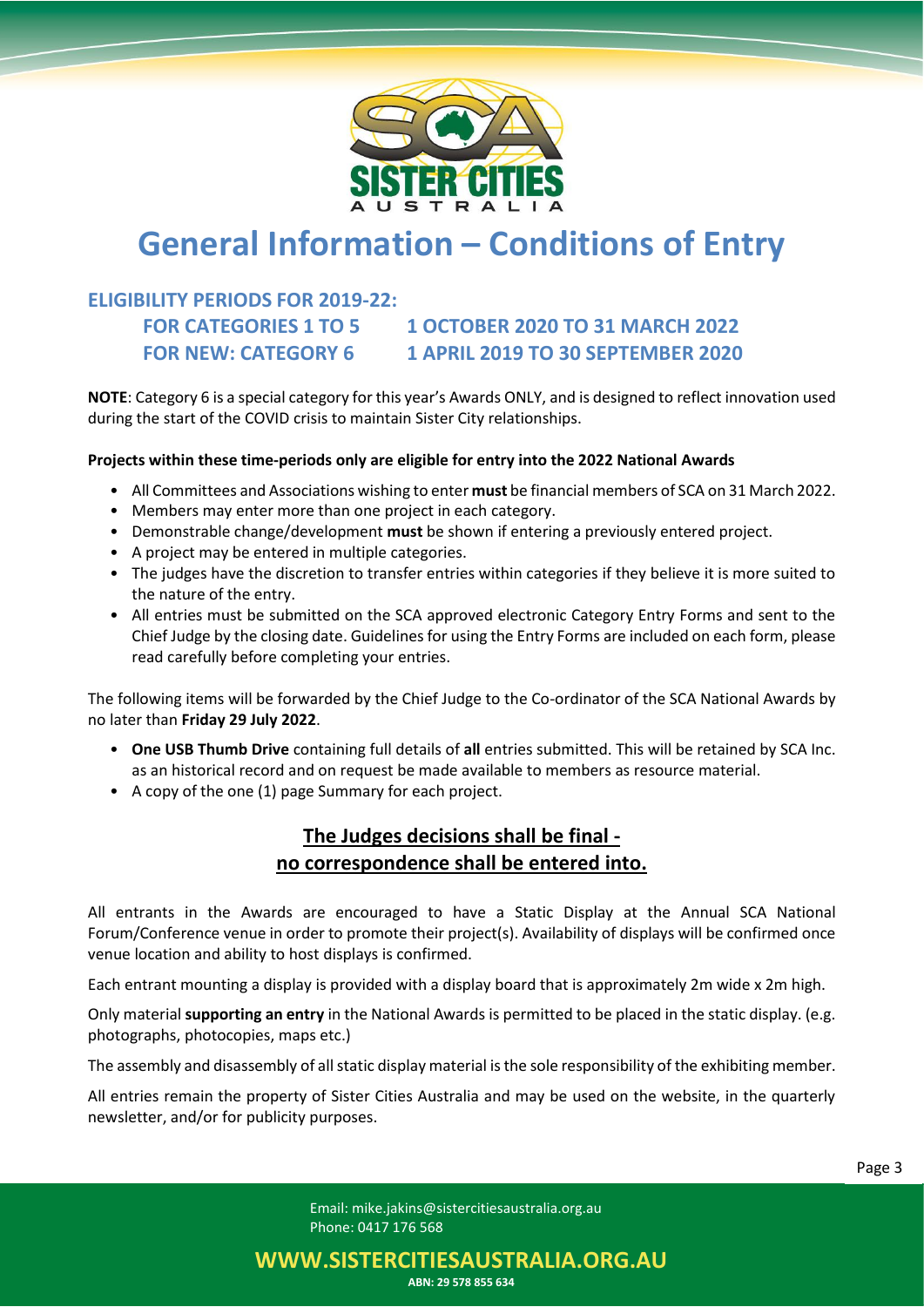

#### **CATEGORY NO. 1 COMMUNITY INVOLVEMENT (1 October 2020 TO 31 March 2022)**

**This award is presented for a project that demonstrates the widest possible community participation involving cultural differences or sporting activities between sister cities during the relevant period.**

Refer: 2022 Conditions of Entry on Page 3

**Criteria**: the nomination should be accompanied by the following information.

- 1. Details and aims of the specific project or projects for which the award is sought.
- 2. Details of the influence of the project on the community, also the impact on economic and social development.
- 3. Was any cost involved in the project? Give details.
- 4. What income, if any, was received? Give details.
- 5. Details of the cross-section of the community involved in the project, eg: schools, churches, sporting clubs, T.V. or radio stations, etc.
- 6. An assessment of the effectiveness of the project.
- 7. Any further details that may be considered appropriate.

#### **CATEGORY NO. 2 YOUTH PROJECT (1 October 2020 TO 31 March 2022)**

**This award is presented for a significant youth project that encouraged and stimulated youth participation in the local sister cities program. The project may include any number of activities including sporting, cultural, educational and fundraising projects during the relevant period.** 

Refer: 2022 Conditions of Entry on Page 3

**Criteria**: the nomination should be accompanied by the following information.

- 1. Details and aims of the specific project for which the award is sought.
- 2. Details of the influence of the project on the community and its impact on economic and social development.
- 3. Was any cost involved in the project? Give details.
- 4. What income, if any, was received? Give details.
- 5. An assessment as to how this youth project encouraged and stimulated participation of youth in the sister cities program.
- 6. If the project was conducted by young people give an assessment as to how the project contributed significantly to the overall local sister city program.
- 7. Any further details that may be considered appropriate.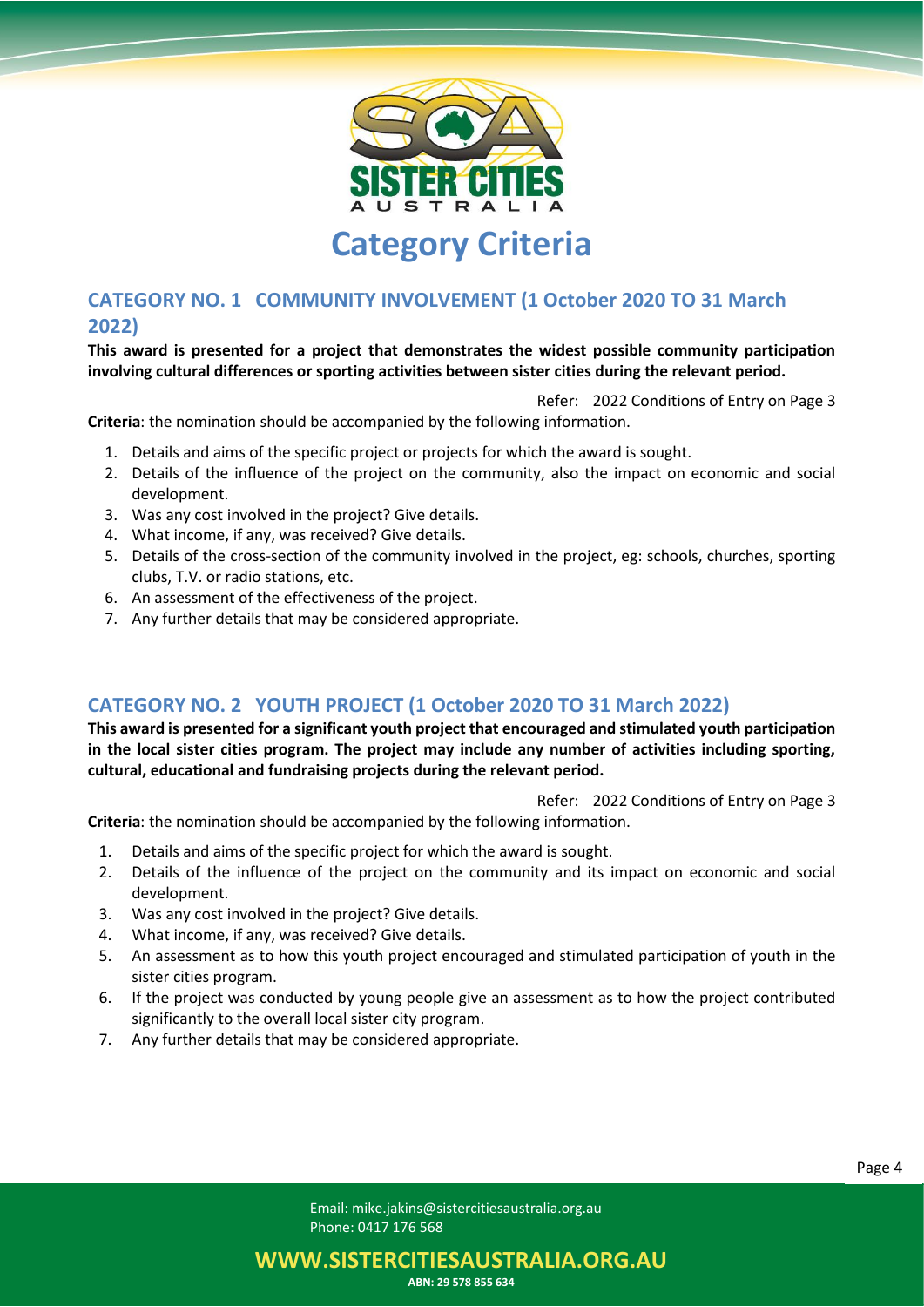

#### **CATEGORY NO. 3 NEW AFFILIATION (1 October 2020 TO 31 March 2022)**

**This award is presented in recognition of new affiliations either completed or well under way during the period under review.**

Refer: 2022 Conditions of Entry on Page 3

**Criteria**: the nomination should be accompanied by the following information.

- 1. How the decision was made to seek a new affiliation.
- 2. How the initial contact was made.
- 3. Provide an analysis of your community and that of the prospective sister-city.
- 4. Detail how this information was obtained and analysed.
- 5. What criteria was considered and used in the selection process.
- 6. Detail how the relationship was formalized.
- 7. Detail any difficulties encountered and if so how were they overcome?
- 8. Was any cost involved in establishing the affiliation? Give details.
- 9. How were these establishment costs funded? Give details.
- 10. Details of the committee's involvement in the establishment.
- 11. Outline the aims, both long and short term, of the relationship.
- 12. Detail of the influence of the project on the community and the impact on economic and social development.
- 13. Any further details that may be considered appropriate.

#### **CATEGORY NO. 4 TRADE AND TOURISM PROJECT (1 October 2020 TO 31 March 2022)**

**This award is presented for an imaginative project that furthers the development of tourism and trade between sister cities whilst at the same time promoting the ideals of people-to-people contact during the eligible period.**

Refer: 2022 Conditions of Entry on Page 3

**Criteria**: the nomination should be accompanied by the following information.

- 1. Full details of the project and its aims.
- 2. Details of the influence of the project on the community, also details of the impact on tourism, trade and social development.
- 3. Indicate the extent of community involvement in the program.
- 4. Detail the extent of the program and sources of funding if applicable.
- 5. Detail any benefits to the community.
- 6. Provide an evaluation of the effectiveness of the program.
- 7. Any further details that may be considered appropriate.

**WWW.SISTERCITIESAUSTRALIA.ORG.AU**

**ABN: 29 578 855 634**